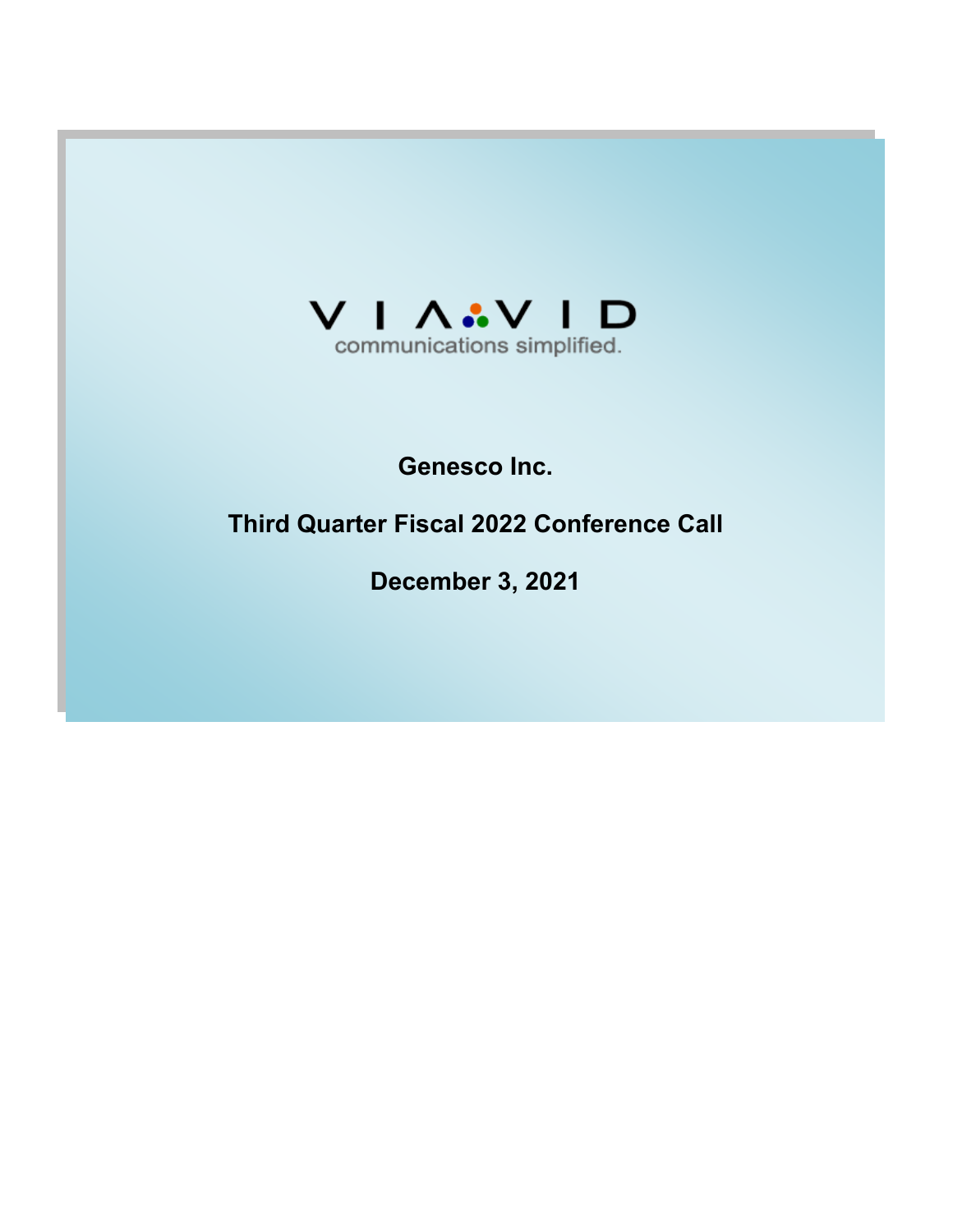## **C O R P O R A T E P A R T I C I P A N T S**

**Darryl MacQuarrie,** *Senior Director, Financial Planning and Analysis*

**Mimi Vaughn,** *Board Chair, President and Chief Executive Officer*

**Thomas George,** *Senior Vice President, Finance and Chief Financial Officer*

## **C O N F E R E N C E C A L L P A R T I C I P A N T S**

**Steven Marotta,** *C.L. King & Associates*

## **P R E S E N T A T I O N**

#### **Operator**

Good day, everyone, and welcome to the Genesco Third Quarter Fiscal 2022 Conference Call.

A question-and-answer session will follow today's formal presentation. As a reminder, today's call is being recorded.

I will now turn the call over to Darryl MacQuarrie, Senior Director of FP&A. Please go ahead, sir.

#### **Darryl MacQuarrie**

Good morning, everyone, and thank you for joining us to discuss our third quarter Fiscal 2022 results.

Participants on the call expect to make forward-looking statements. These statements reflect the participants' expectations as of today, but actual results could be different. Genesco refers you to this morning's earnings release and the Company's SEC filings, including the most recent 10-K and 10-Q filings for some of the factors, including the impact of COVID-19 and supply chain issues, that could cause differences from the expectations reflected in the forward-looking statements made during the call today.

Participants also expect to refer to certain adjusted financial measures during the call. All non-GAAP financial measures referred to in the prepared remarks are reconciled to their GAAP counterparts in the attachment to this morning's press release and in schedules available on the Company's homepage under Investor Relations in the Quarterly Earnings section.

I want to remind everyone we have posted a presentation summarizing our results that is accessible on our website.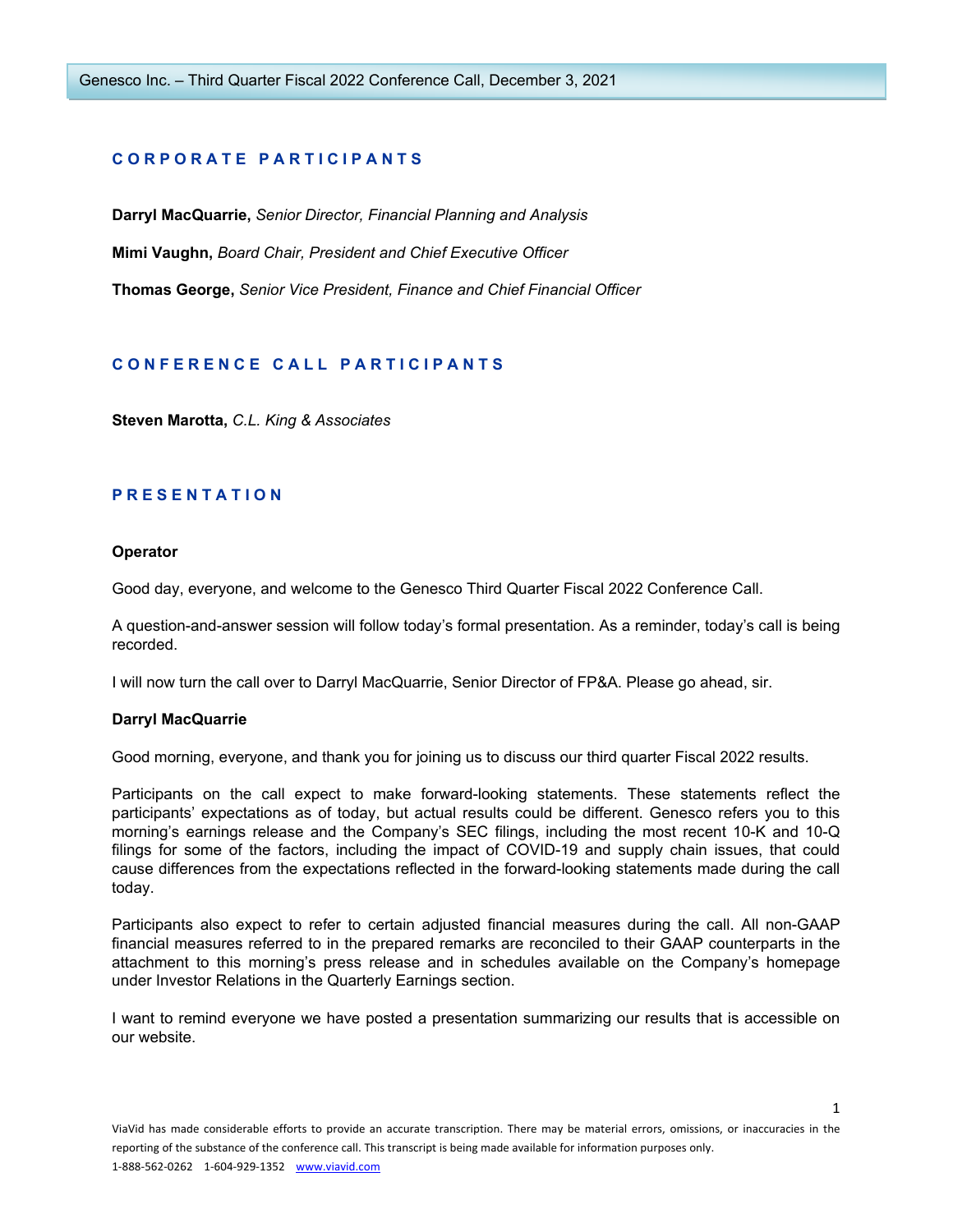With me on the call today is Mimi Vaughn, Board Chair, President and Chief Executive Officer, who will begin our prepared remarks with highlights from the third quarter and discuss progress on our strategic initiatives, and Tom George, Chief Financial Officer, who will review Q3 results in more detail and provide quidance for Q4.

Now, I'd like to turn the call over to Mimi.

#### **Mimi Vaughn**

Thanks, Darryl. Good morning, everyone. and thank you for joining today.

As we announced last month, and you just heard, I'm very pleased we've removed "Interim" from Tom's title. Tom brings almost 30 years of CFO experience and deep roots in brands and retail, most recently at Deckers Brands. He has been a tremendous asset to the organization since joining us a year ago, helping guide the business through a period of significant recovery and growth. We're excited he's part of our Leadership Team and we'll continue to benefit from his knowledge and expertise as we grow Genesco going forward.

Now, on to recent performance.

Building off an extremely strong first half of the year, we delivered another record EPS, that well exceeded our expectations, fueled by a very successful back-to-school selling season. As expected, sales were up considerably from last year, but what's most exciting is the double-digit increase over prepandemic levels. We entered the pandemic in a position of strength, are navigating the pandemic well, and we'll enter the post-pandemic phase even stronger. While the current market conditions have presented a number of external challenges, including supply chain disruptions, labor shortages and wage increases, elevated freight expense, and other cost pressures, we are managing through them adeptly.

This quarter's performance highlights the differentiated competitive positions of our retail and branded concept, strong consumer engagement and the strategic advantages delivered through our footwearfocused strategy as we work to transform our business. In particular, our results spotlight Journeys and Schuh as the leading destinations for teen and youth fashion footwear. Customers view them as unparalleled fashion authorities, validating whatever brands they're currently selling, and are increasingly turning to our concept for their branded footwear needs.

Back-to-school is a major driver of Q3 sales in a normal year, and we prepared for and experienced very strong seasons in both the U.S. and U.K., as students largely returned to in-person classes in the U.S. for the first time. Sales at Journeys and Schuh exceeded pre-pandemic levels, and while sales volumes typically moderate after the back-to-school rush, we were very encouraged that demand accelerated throughout the quarter and remained strong into October.

A call-out for Q3, overall, was the robust consumer appetite for in-person shopping, even as the number of COVID cases spiked, which allowed us to drive a 30% increase in store sales over last year. Although traffic is still below pre-pandemic levels, it improved across the board to the best levels we've seen and, thanks to increased conversion in our full-service environment, like-for-like store sales were up in the quarter for the first time since the pandemic began.

Our ability to capitalize on increased demand would not have been possible without the commitment and drive of our store teams, who worked tirelessly to prepare and execute a successful back-to-school. Congratulations to our entire field organization on a job well done.

 $\overline{\phantom{a}}$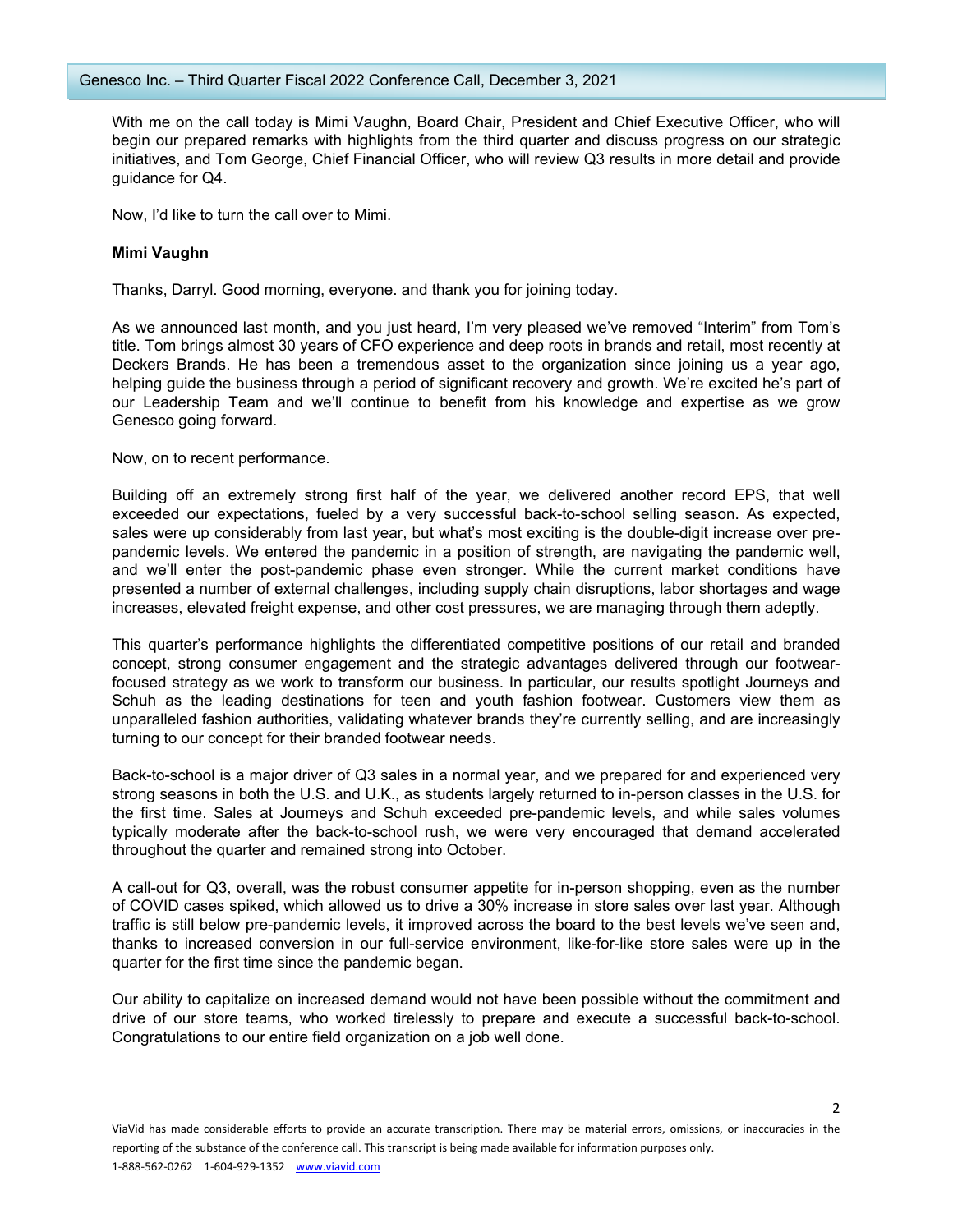These results reinforce our view that kids like to shop in-person, even if they begin their shopping journey online, making our stores a strategic asset working in tandem with our digital capabilities.

I'll now provide some key highlights from this important back-to-school quarter.

Third quarter revenue of \$601 million increased 25% versus last year and 12% versus two years ago, and revenue growth, better than expected gross margins and expense leverage resulted in an operating income increase of almost 70% over pre-pandemic levels and record EPS of \$2.36, compared with \$0.85 last year and \$1.33 two years ago, all on an adjusted basis.

Additional highlights include:

- The robust store sales I've already talked about, plus another quarter of strong digital growth. Digital sales, which come with double-digit operating margins, increased 11% year-over-year and 79% compared to Fiscal '20. With this, our e-commerce business now represents 18% of total retail sales and is approaching \$0.5 billion.
- Next, increasing gross margins by 210 basis points versus last year, driven primarily by higher full-price selling and price increases, while being flat with Fiscal '20, in spite of the changing mix of our business and some freight expense pressure.
- Leveraging adjusted SG&A by 260 basis points, compared to pre-pandemic levels, as we made progress on efforts to reshape our cost structure.
- Finally, restarting our share repurchase activity by buying back \$31 million of Genesco stock, demonstrating our strong financial position, confidence in our future and commitment to a strong track record of returning capital to shareholders.

As excited as we are about this quarter, we are even more excited about driving our strategy forward to deliver additional growth, profits and shareholder value.

Turning now to discuss each business in more detail:

Strong consumer demand for a variety of brands and styles drove continued momentum, as Journeys achieved record third quarter revenue and operating profit, marking the fourth consecutive quarter of record profitability, even while operating with inventory almost 30% below pre-pandemic levels. Leveraging its industry-leading vendor partnership and deep talent and experience, Journeys' merchants selected and secured a compelling assortment of footwear most desired by its teen customer.

The current fashion cycle, which I've been describing as shifting more into casual, plays into Journeys' strength, with a nicely diversified assortment. However, for this back-to-school, performance was strong in several categories across both casual and fashion athletic. Nine of the top 10 brands experienced yearover-year growth in the quarter. In addition, the in-person back-to-school also drove a big pickup in nonfootwear sales, like backpacks, with non-footwear up over 50%.

With consumers willing to spend more for full priced items, coupled with higher footwear ASPs, Journeys also experienced a nice lift in gross margins. Direct sales held on to most of last year's very strong gains, as Journeys increased social media and digital advertising, driving an almost 30% increase in online conversions, versus two-year-ago results.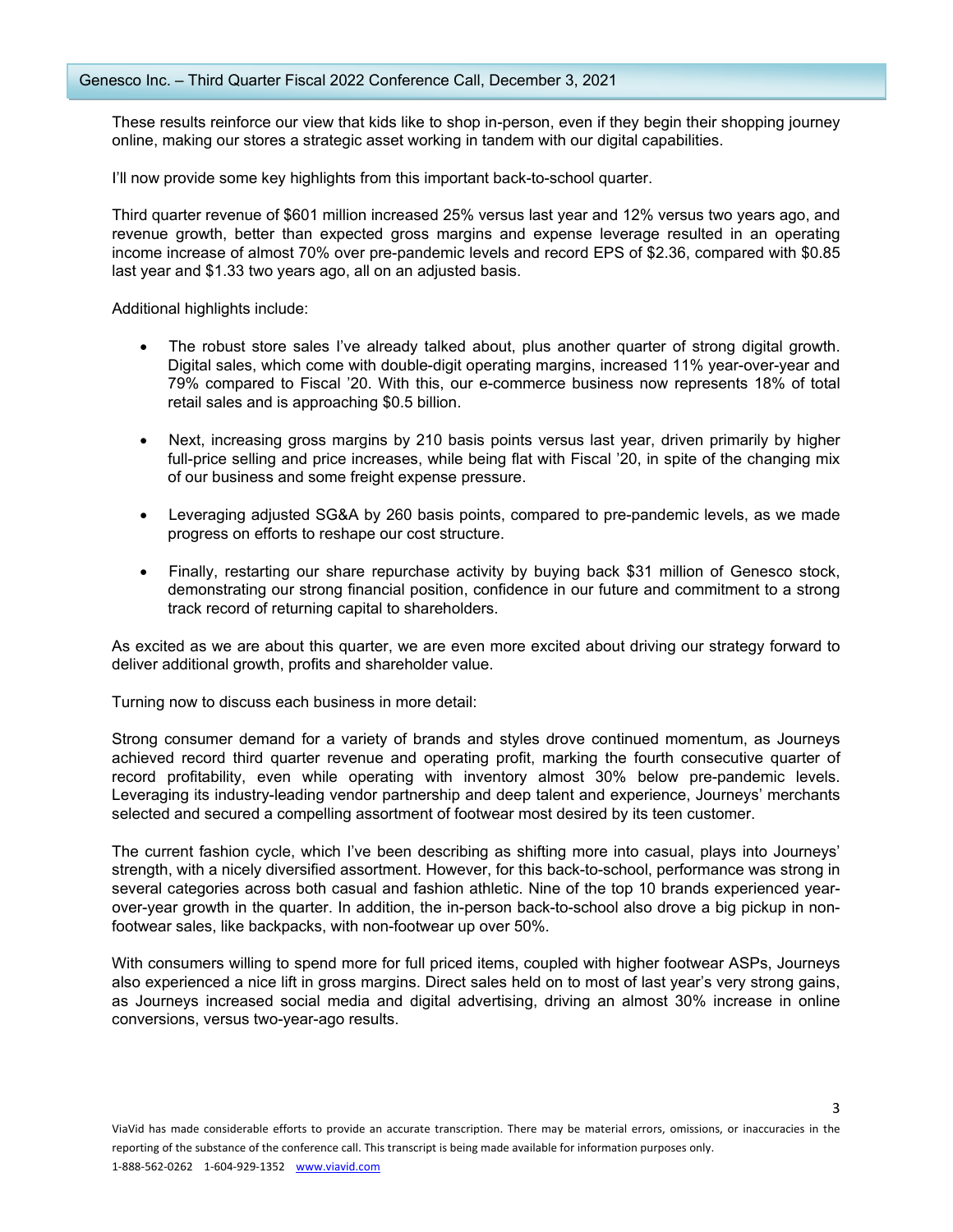Recent market research validated that our strategies are further building the strength of the Journeys brand, as Journeys' share of teen footwear purchases and likelihood to be considered as a go-to place for shoes, have both increased nicely since the last time the research was conducted.

Shifting now to the U.K., we were also very pleased with Schuh's back-to-school performance, as Q3 constant currency sales increased almost 20% above pre-pandemic sales. Although students attended school in-person last year, this year shoppers increasingly returned to physical retail and our store teams drove higher conversion and more multi-sales on the best traffic of the year. The return to stores did not impede the growth of online, with direct sales notching large gains on top of last year's meaningful growth, as the e-commerce channel more than doubled on a two-year basis. Fueling this growth were several back-to-school key marketing campaigns and increased spending.

The fashion trends driving Schuh's business are largely the same ones driving Journeys, and several of Schuh's top 10 brands experienced growth in the quarter, as well. Additionally, Schuh's success managing through COVID strengthened its key vender partnerships, boding well for the future, with even better access to product.

Turning now to our branded side, our plan to reimagine Johnston & Murphy for a more casual, more comfortable, post-pandemic environment is delivering tangible results. Hardest hit by COVID, J&M is tracking well ahead of its turnaround goals. Sales improved further in Q3, both online and in stores, but are still below two-year-ago levels due to the extended delays of return to the office and lower inventories from supply chain disruption. Delayed deliveries and much stronger than expected demand put J&M's inventory almost 50% below two-year-ago levels.

We are especially pleased with the performance of J&M's new athletically-inspired casual product. Casual footwear now makes up more than 70% of DTC footwear product sales, with casual athletic increasing 120% versus last year. J&M's marketing strategy, in which we highlight innovation and technology, features new products, such as the Banks, which was presented in the September advertising campaign and resulted in an 80% sell-through by the end of the month. In addition, J&M's apparel business, highlighted by printed woven shirts and knits, increased by over 30% versus two years ago, endorsing efforts to position J&M as a modern lifestyle brand with broader consumer reach.

Rounding out the discussion, Licensed Brands, unfortunately, saw the biggest challenges from supply chain disruption, which led, among other things, to much higher than expected freight costs. On a positive note, there was strong demand for both Levi's and Dockers footwear in value and full-price channels, which positions the business for improved profitability as supply challenges subside.

Turning now to the current quarter, we have trend-right assortments and are well prepared for the holiday season, which many will celebrate together for the first time in two years. We were very pleased with our results in November, as sales tracked nicely ahead of pre-pandemic levels, and the boot season is off to a good start, with boots as a key part of our fourth quarter mix. For the Black Friday weekend itself, we were also pleased with the results, but, unlike pre-pandemic times, most retail venues and almost all our stores were closed on Thanksgiving Day. While supply chain issues will continue to require close management, we have taken many actions to best prepare our businesses to meet our holiday sales expectations.

Given the recovery and confidence we have, we are returning to giving guidance. We expect adjusted earnings for Fiscal '22 to be between \$6.40 and \$6.90 per share. We regard this guidance as a range, but somewhere close to the middle reflects are best current belief of where we would come out, representing an increase of about 45% over Fiscal '20. Tom will give more guidance details later in the call.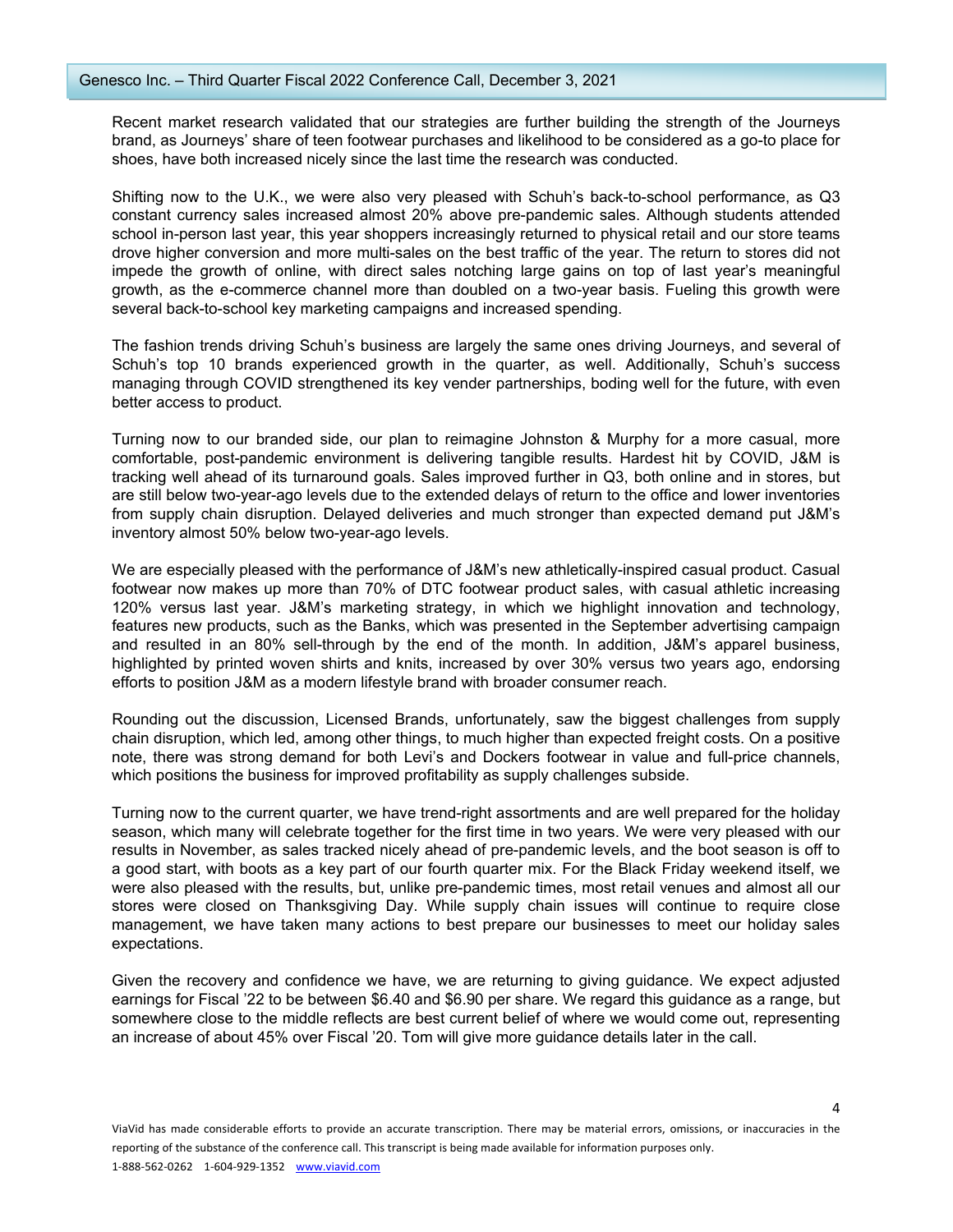#### Genesco Inc. – Third Quarter Fiscal 2022 Conference Call, December 3, 2021

Our footwear-focused strategy is delivering results. COVID has provided the real opportunity to transform our business at a more rapid rate, and we are on a very good pace delivering growth and improved operating margins and EPS. This new direction leverages our strong direct-to-consumer capabilities across footwear, retail and brands, and the synergies between platforms. Driving this strategy are six strategic pillars that emphasize continued investment in digital and omnichannel, deepening consumer insights, driving product innovation, reshaping our cost base and pursuing synergistic acquisitions, all to transform our businesses and exceed the expectations of today's consumer, whose needs have advanced.

I'd like to give a brief update about some of the work underway.

We have rolled out a Johnston & Murphy in the U.S., new point-of-sale hardware and software, along with new tablets, advancing efforts to further digitize our stores and enhance the omnichannel shopping experience. For consumers, tablets allow easier access to the full merchandise assortment anywhere in our network, mobile checkout allows consumers to skip the checkout line, the new software enables new payment methods, like Venmo, and we are able to upgrade our clienteling efforts. For employees, the new technology creates efficiencies across in-store tasks, such as visual merchandising and new hire onboarding.

After the holidays, we will roll out this technology at Journeys and will benefit from these capabilities in our next fiscal year. Journeys' research shows that while our digitally native Gen Z customer interacts with us across several digital touchpoints, up to 75% intend to make their purchases in-store, requiring investment to provide a compelling store experience.

Journeys also brought online a bespoke e-commerce packing module, with carton-on-demand capabilities, which is helping speed fulfillment of online orders during this peak holiday period and keep up with the much higher digital demand. Not only is the speed of fulfillment faster, but this new technology enhances efficiency, as we can now fulfill a greater portion of our web orders from our distribution center, instead of from our stores, evidenced over Thanksgiving week when over 80% of web orders were fulfilled from the DC. An added benefit is we are able to keep our stores well stocked for in-person shopping.

Finally, Journeys piloted on its website and, pleased with the conversion results, plans to roll out augmented reality software which enables customers to virtually try on and visualize what a pair of shoes would look like on their feet.

Building deeper consumer insights is another pillar where Journeys is dedicating substantial efforts, starting with first-party data. Our methods for capturing first-party data and being able to identify Journeys customers continue to improve. Because of the trusted relationships we have with our teen consumer and their parents, the efforts of our people to collect customer information in stores, combined with our notable online growth, has improved visibility and we're currently able to identify 80% of Journeys customers. Identified customers enter the Journeys marketing ecosystem and, depending on their preferred method of communication, receive a combination of digital, email, SMS, social and direct mail marketing.

In parallel, we're in the process of moving our customer database in-house, cleansing our existing data and populating a data lake. Along with the customer segmentation from our primary research, this will enable us to invest in differentiated marketing content that drives consumer engagement, whether we're speaking with a consumer who loves shoes and wants to stand out or the consumer who cares a lot about fitting in and wearing shoes their friends wear. In a fragmented industry, and knowing our teens enjoy wearing a variety of footwear brands, our aim is to drive loyalty, further consolidate their purchases and take a larger share of our customers' closets.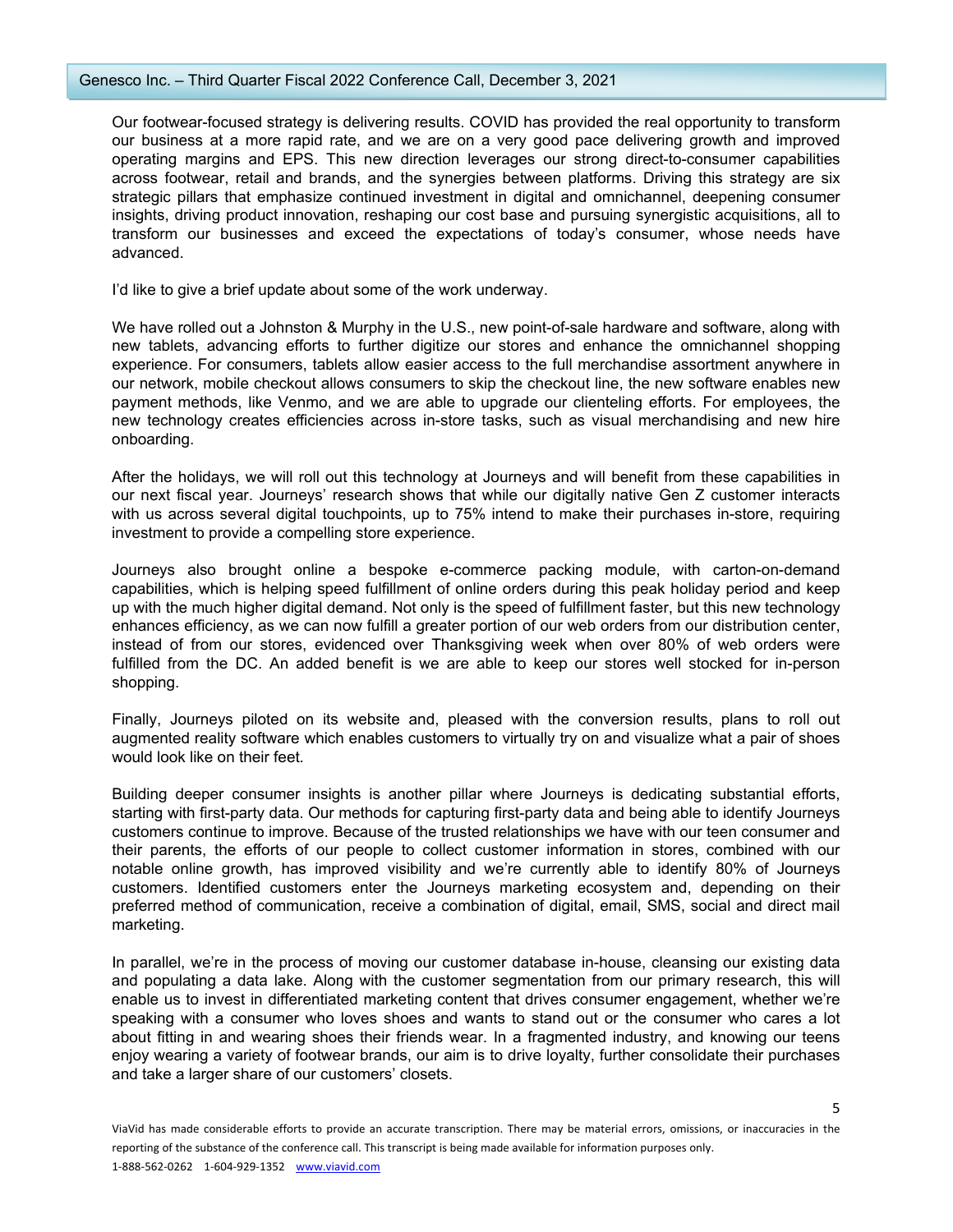Touching now on ongoing initiatives of giving back to our communities, in the fall, Journeys ramped up efforts across North America, in partnership with non-profit Can'd Aid, Journeys employees in 73 cities came together to build and donate 1,500 skateboards to underserved youths. It was the largest employee-driven give-back campaign in our history, with more high impact events to come. We're advancing our ESG program on this and on other fronts, with a key milestone being the start of an enterprise-wide carbon footprint assessment, as we work toward publishing a comprehensive ESG report next year.

So, to close, I'd like to acknowledge and thank our employees for their outstanding work and diligent efforts which have delivered such positive results this year and positioned us so well for the holidays. I'm continually inspired by the drive and the dedication of our people, and saw so many examples over Black Friday weekend of you all going the extra mile to serve our customers so well.

Now, I'll turn the call over to Tom.

#### **Thomas George**

Thanks, Mimi.

We continue to execute well on our strategy. Third quarter results exceeded our expectations and prepandemic Fiscal Year '20 levels. We achieved better than expected sales, margins and SG&A leverage, all on significantly lower inventory levels.

Before I get into the details of the quarter, I want to remind you we believe that comparing to our prepandemic Fiscal '20, two years ago, provides the more difficult and often most meaningful assessment of our business. However, when comparing the Fiscal Year '20, keep in mind how our strategy has changed our business. E-commerce has become a larger percentage of sales, along with wholesale sales for Licensed Brands. These changes come with an overall lower gross margin rate due to the impact of direct shipping expenses and the expansion of our wholesale volume; however, this should be more than offset with lower SG&A from these businesses. While these changes are reshaping the P&L, they have a net positive impact on operating margins and an added benefit of a less capital-intensive business model.

In terms of the specifics for the quarter, consolidated revenue was \$601 million, up 12%, compared to Fiscal '20. Journeys grew 7%, while Schuh grew 17%, on a constant currency basis, and we doubled our Licensed Brands business. Regarding J&M, we are pleased with the continued momentum we are seeing. We were 8% below Fiscal Year '20 levels, and we continue to narrow the gap.

From a channel perspective, we experienced increases in all channels. E-commerce was up 79% to Fiscal Year '20 and accounted for 18% of total retail sales, up from 11% in Fiscal Year '20.

With stores open 99% of the possible days during the quarter, we are going back to providing comparable sales information versus last year for the stores open in both periods.

On a year-over-year basis, Journeys and Schuh drove positive overall comps of 15% and 23%, respectively, while J&M comps were positive 77%.

We were very pleased with gross margins, which were up 210 basis points to last year and flat at 49.2% versus two years ago. Strong full-price selling and price increases offset the channel mix impact of increased e-commerce and wholesale and increased logistics costs. Increased logistics costs put approximately 70 basis points of pressure on Q3 gross margin and were the greatest drag in our branded businesses.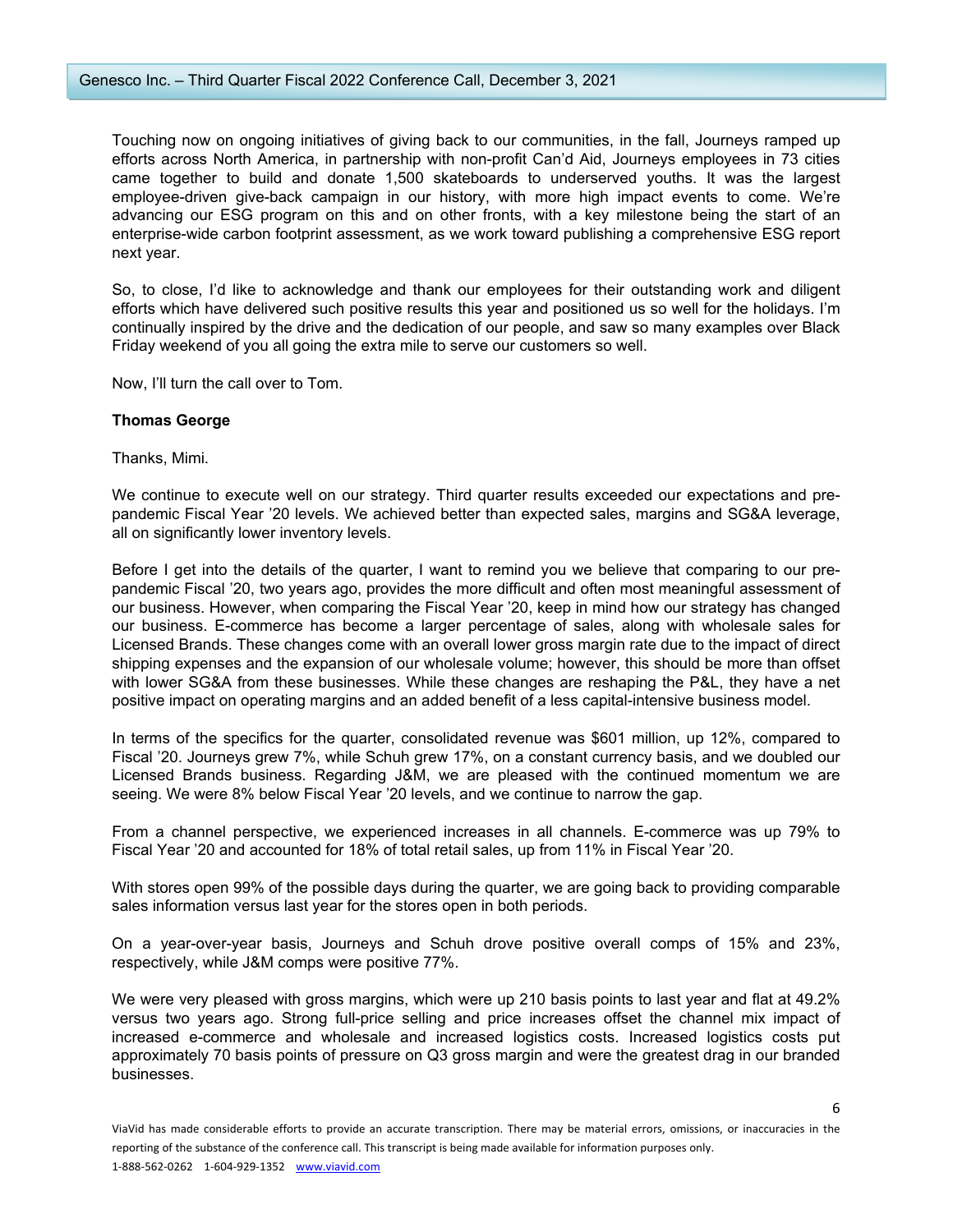Journeys' gross margin was up 140 basis points to Fiscal Year '20, driven by more full-price selling and higher footwear ASPs, while Schuh's gross margin was down 180 basis points to Fiscal Year '20, due to a higher e-com mix and higher shipping expenses. J&M's gross margin was up 230 basis points to Fiscal Year '20, benefiting from strong full-price selling, which also drove the release of slow-moving inventory reserves. For J&M, additional logistics costs put 240 basis points of pressure on J&M's Q3 margins. Finally, Licensed Brands' gross margin was down 150 basis points to Fiscal Year '20, as we experienced 740 basis points of pressure on Q3 margins from additional logistics costs, which more than offset margin improvements in the business.

Adjusted SG&A expense was 41.6%, a 260-basis-point improvement, compared to Fiscal '20, as we leveraged from higher revenue and ongoing actions to manage expenses. We experienced significant leverage in occupancy costs, driven by both permanent reductions and some temporary rent waivers in government relief in Canada and the U.K. In addition, we experienced leverage in selling salaries and depreciation, partially offset by deleverage in marketing expenses.

As part of the SG&A discussion, I would like to provide a brief update on our \$25 million to \$30 million cost savings initiative. I am pleased to report we have identified the full amount of the target for this fiscal year. A significant portion of the savings is from rent reductions, with the remainder in several areas, including travel, conventions, inter-store freight, compensation, and other overheads. The full effect of these savings will be realized by the end of Fiscal Year '23. These savings are part of the ongoing multiyear effort of reshaping our cost structure by improving store channel profitability.

Regarding rent reductions, year-to-date through Q3, we have negotiated 129 renewals and achieved a 19% reduction in rent expense in North America on a straight-line basis. This was on top of a 22% reduction, or 123 renewals last year. These renewals are for an even shorter term, averaging approximately two years, compared to the three-year average we have seen in recent years. With 40% of our fleet coming up for renewal in the next couple of years, this remains a key priority.

In summary, third quarter adjusted operating income was \$45.2 million, a 7.5% operating margin, compared to \$26.7 million, or 5%, for Fiscal Year '20. This quarter's profitability provides strong evidence of the operating margin expansion opportunity achievable with our footwear-focused strategy.

Our adjusted non-GAAP tax rate for the third quarter was 23%.

Turning now to the balance sheet, Q3 total inventory was down 28%, compared to Fiscal '20, on sales that were up 12%, as we remain vigilant in keeping pace with the consumer demand in the face of delivery delays.

Our strong net cash position was \$267 million and our confidence in the business enabled us to repurchase 522,000 shares of stock for \$30.6 million, at an average price of \$58.71 per share. We currently have \$59 million remaining on our share repurchase authorization.

Regarding capital allocation, our first priority is to invest in the business, then continue to return cash to our shareholders through opportunistic share repurchases. Capital expenditures were \$15 million and depreciation and amortization was \$10 million.

We closed five stores during the third quarter, to end the quarter with 1,434 total stores.

Now, turning to our outlook, given the recovering confidence we have, we are returning to providing annual guidance. Based on the strength of our performance this year to date, current Q4 visibility and expectations for a more normal holiday selling season, we expect Fiscal Year '22 sales to grow 9% to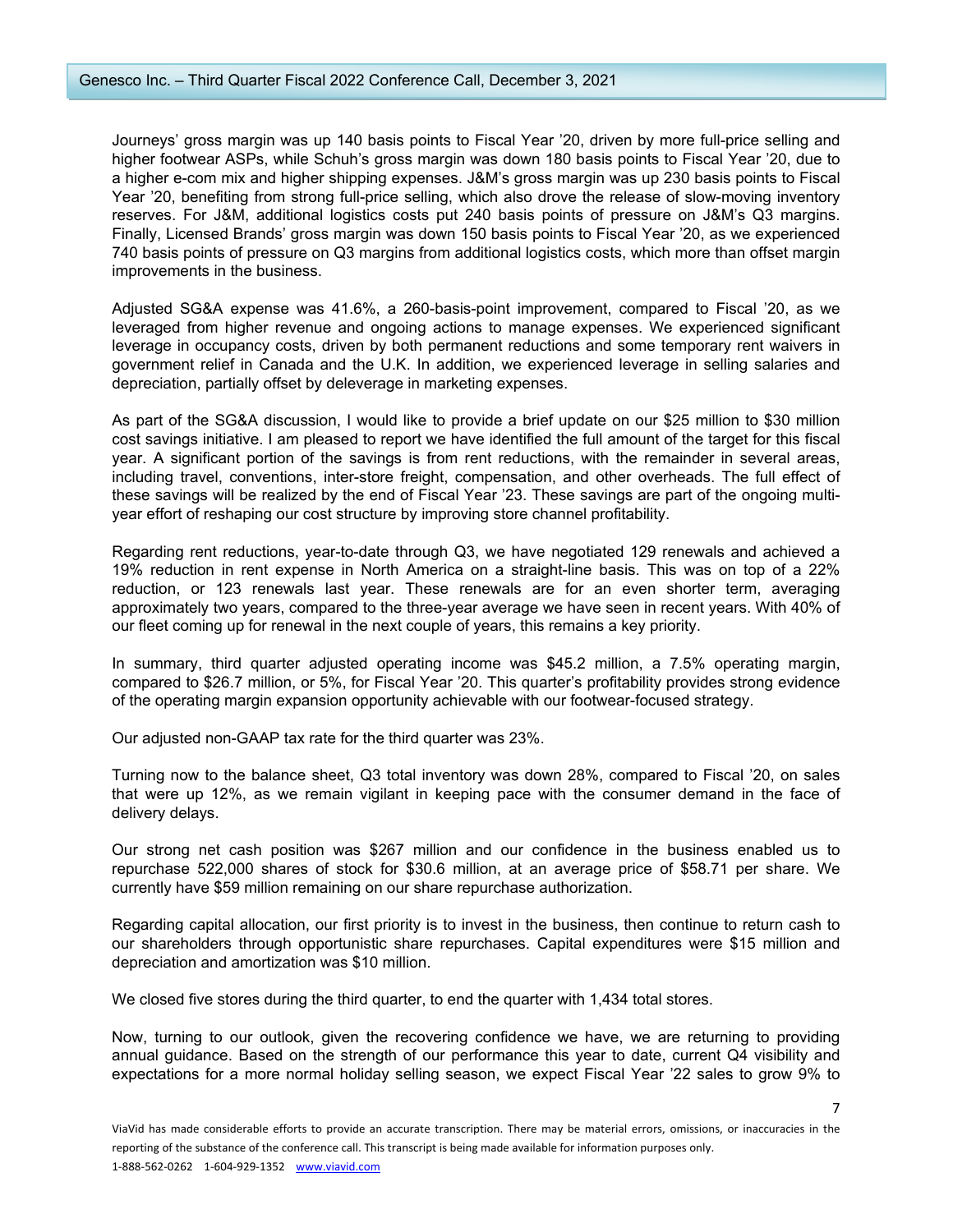11%, compared to the pre-pandemic Fiscal Year '20. For adjusted earnings, we expect a range of \$6.40 to \$6.90 per share. Our best current expectation is that earnings will be near the midpoint of this range, an increase of 45% over Fiscal Year '20 pre-pandemic levels. Note that our full year guidance does not anticipate any further significant supply chain disruptions, nor increased negative consumer or economic impact from COVID, including new COVID variants.

Although our plan going forward is not to provide quarterly guidance, given the current timing of restarting formal guidance, we would like to provide insights into Q4. Please refer to our summary results presentation on our website for the complete fourth quarter and full year guidance input. Note that all the comparisons we make are to pre-pandemic Fiscal '20 Q4. Implicit in the annual guidance is an expectation for Q4 sales growth, versus Fiscal '20, at the midpoint, to be in the mid-single-digits.

Q4 adjusted EPS would range from \$2.22 to \$2.72 per share, and, again, our best current expectation is for earnings to be near the midpoint of this range.

We expect gross margin rates for Q4 to be relatively flat versus Fiscal Year '20 levels, with a possible 30 basis-point swing in either direction. We believe the promotional environment will remain favorable and this range represents the degree of full-price selling we could achieve.

Similar to Q3, we expect channel mix, as well as increased logistics costs, to pressure gross margins. Increased logistics costs are expected to pressure gross margins by 130 basis points and will offset, to some extent, these improvements in full-price selling.

We expect Q4 adjusted SG&A as a percentage of sales to deleverage in the range of 180 to 200 basis points, compared to Fiscal Year '20. This is driven primarily by increased advertising and marketing costs, particularly in brand advertising and digital marketing related to cost-per-click and higher performancebased compensation associated with the expected improvement in annual results, partially offset by leverage in occupancy costs. As a reminder, Fiscal Year '20 Q4 performance-based compensation was relatively low and this year's level reflects the improved performance that we have experienced on a yearover-year basis. One more factor worth mentioning on the Q4 SG&A rate is we are not expecting the same amount of one-time government relief or rent abatements we experienced in Q3 this year, or last year in Q4.

Our guidance assumes no additional share repurchases for the remainder of the fiscal year, which results in Q4 weighted average shares outstanding of approximately 14.3 million. Furthermore, for Q4, we expect the tax rate to be approximately 28%.

In summary, this all results in an expected Q4 operating margin below FY'20 levels, in large part driven by cost pressures unique to the fourth quarter this year.

In conclusion, I would like to thank all our employees for all their great efforts driving our business. We have the right team and the right strategy to continue to drive shareholder value.

This concludes our prepared remarks and I would now like to turn the call back over to the Operator for questions.

#### **Operator**

Thank you. We will now be conducting a question-and-answer session. One moment, please, while we poll for your questions.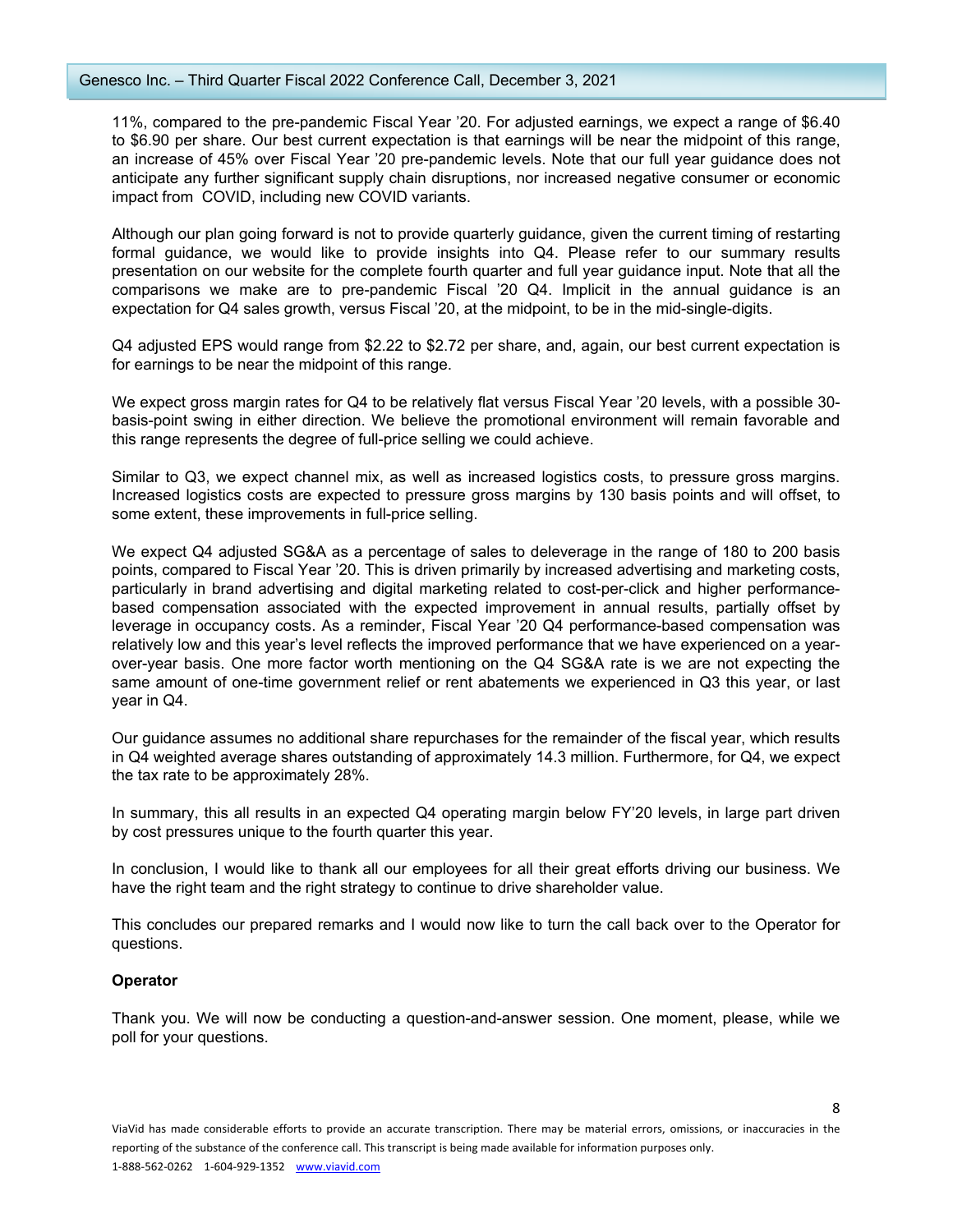Our first questions come from the line of Steve Marotta with C.L. King. Please proceed with your questions.

#### **Steven Marotta**

Good morning, Mimi and Tom. Congratulations on a terrific quarter and post-pandemic performance.

#### **Mimi Vaughn**

Thank you, Steve.

#### **Thomas George**

Thanks, Steve.

#### **Steven Marotta**

I know that you are not providing guidance for next year, of course, but I just have a couple of very, very high level questions, and I'm sure that this probably won't even be the last time you'll hear it on this call, but from a margin retention standpoint in the coming fiscal year, can you talk a little bit about strategies and tactics associated with maintaining that margin and not reverting to mean?

#### **Mimi Vaughn**

Sure, it's a great question, and I think that we are really pleased with the progress that we have made on margins this year. We had come out with a 6% target initially with our five-year plan and we had a chance over the summer to take that up to 6-plus percent.

If you look at our current strategy, we are driving the business by, first of all, increasing the growth of ecommerce, which has double-digit operating margins, and so that adds nicely to the bottom line. The second thing that we've done is significantly improved our store economics by getting rent reductions and other cost reductions, and so those certainly will continue to bear fruit for us. The last thing is that we have been growing the branded side of our business, and that is both in Licensed Brands, with some very nice growth this year, and we know that Johnston & Murphy's turnaround will be successful and add, as well.

So, when we look at all of that, we are optimistic about the market share that we've picked up and the underlying growth drivers. I think, as you look to next year—the pandemic accelerated the improvement opportunity that we had, and that we knew that we had, and as we get into next year, we're optimistic about being able to hang onto some of that, certainly, to much of the market share growth, and a couple of things will help us next year.

Certainly, we've had a lot of freight pressure, Tom talked about that freight pressure, and we also this year have had a performance-compensation bonus. If we don't improve over this year's earnings, then the way our bonus plan works is that that bonus falls back out of the P&L. So, we have those opportunities to really pick up some profitability in our numbers next year.

Tom, would you add anything to that?

#### **Thomas George**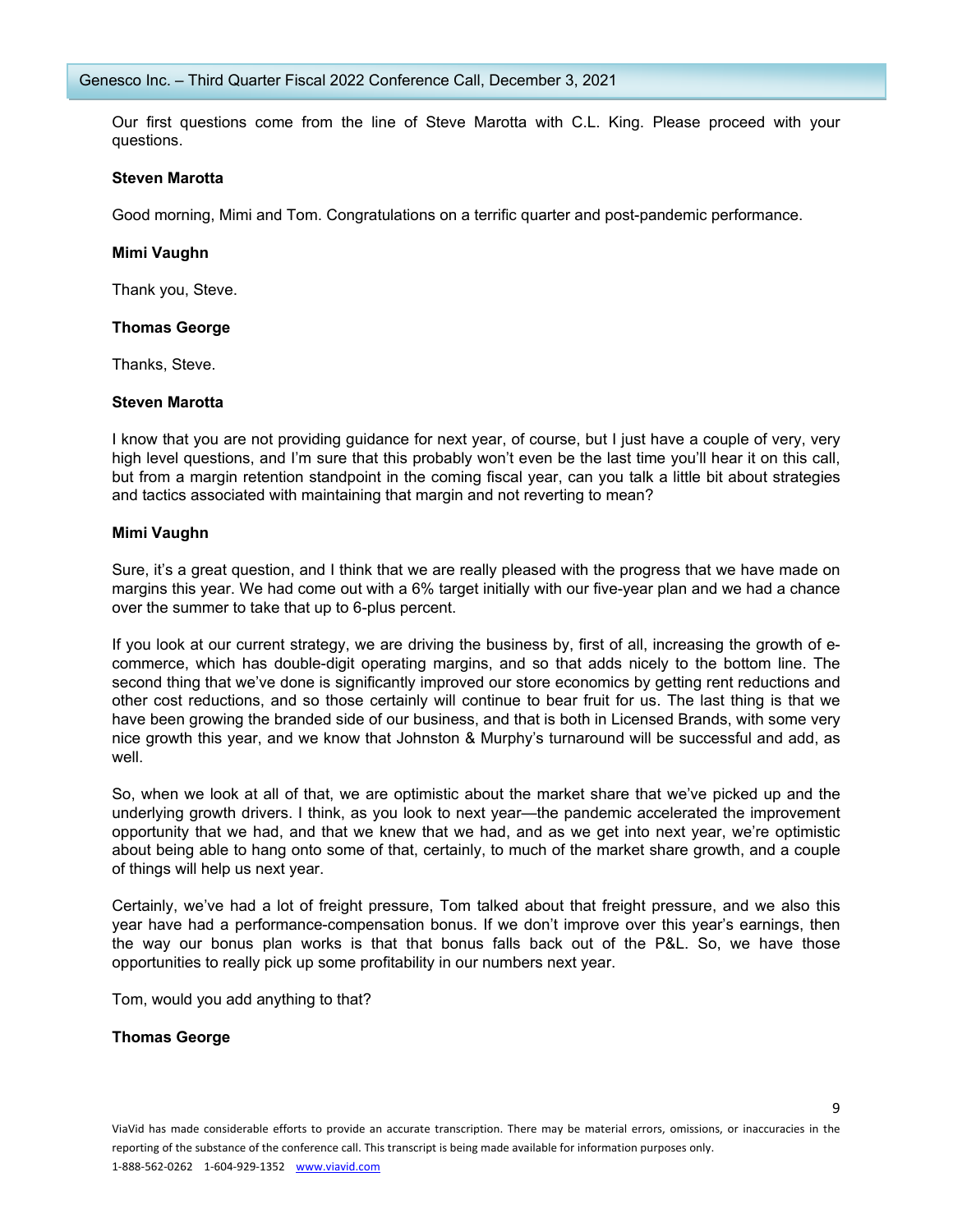No, I think I'd just reinforce we're really pleased with the results. I think, if you look at this year's guidance, implicit in that guidance is roughly a 5.5% operating margin, and that absorbs about 50 basis points of freight for the year. You can see, adjusting for the freight, we're about a 6% operating margin now, which was our target for Fiscal Year '25, so we're obviously pleased with those results. We like a lot of momentum in the business. We're really excited about the branded business, really excited about the traction we continue to get in our digital business. As we gain volume, we'll get better pricing over time in our branded business and that's going to help the branded business gross margins. I'm excited about the turnaround with Johnston & Murphy and everything we're doing there. So, we're in a good situation here going forward.

#### **Steven Marotta**

That's great. Tom, you sort of, actually, answered my follow-up question, but I'm going to ask it anyway. As far as the aggregate logistics costs associated with the current fiscal year, I think you said it was 50 basis points. Is that really all-encompassing of all incremental costs associated this year with supply chain, and then the follow-up to that is what would you expect, say, for the first half of next year? Really, what I'm driving at is the expectation, again, from what is known now, and I know that it's variant, the delta in those two numbers, between what was experienced this year and what will be experienced next from incremental freight.

## **Thomas George**

Yes, the 50 basis points was the entire incremental freight and logistics costs for this year. Regarding the crystal ball into the supply chain for next year, we've done a lot of research on that, everybody's done some research on that, and tried to make a call on that, but we can see that's probably going to continue for most of next year, not necessarily just the first half of next year. There's the exposure, so to speak. But, we have done a lot of work in terms of mitigating our risks there, not to say there's still some risk there and there's still going to be some pressures, so it's a little bit too early to make a call on how much of the freight pressures will continue for next year. In the scheme of things, I think I could say it's mainly a branded business concept for us, and in the scheme of things freight and logistics costs aren't the biggest costs in the cost of goods sold line. I think that can help put it in perspective. We have a lot of other levers to work with and structural momentum in the business that we feel, probably, in the end is going to be able to mitigate a lot of that freight and logistics cost pressure.

#### **Mimi Vaughn**

I think that's right. I think I would just underscore what Tom said, is that in the vast majority of our businesses here, we have been shielded from some of that freight and logistics costs, because we are well diversified across our vendor base and agreed to pricing several months ago, and I think that, to the extent that the cost pressure continues, we have been successful in taking price increases to absorb some of that cost pressure and anticipate that we will continue to be able to do so, and so we've been managing through that quite well. It will be an issue for the first half of the year, but with a little bit more time, there's more opportunity to manage it.

#### **Steven Marotta**

Super-helpful, thank you. I'll take the balance offline.

## **Operator**

Thank you. There are no further questions at this time. I would like to turn the call back over to Mimi Vaughn for any closing comments.